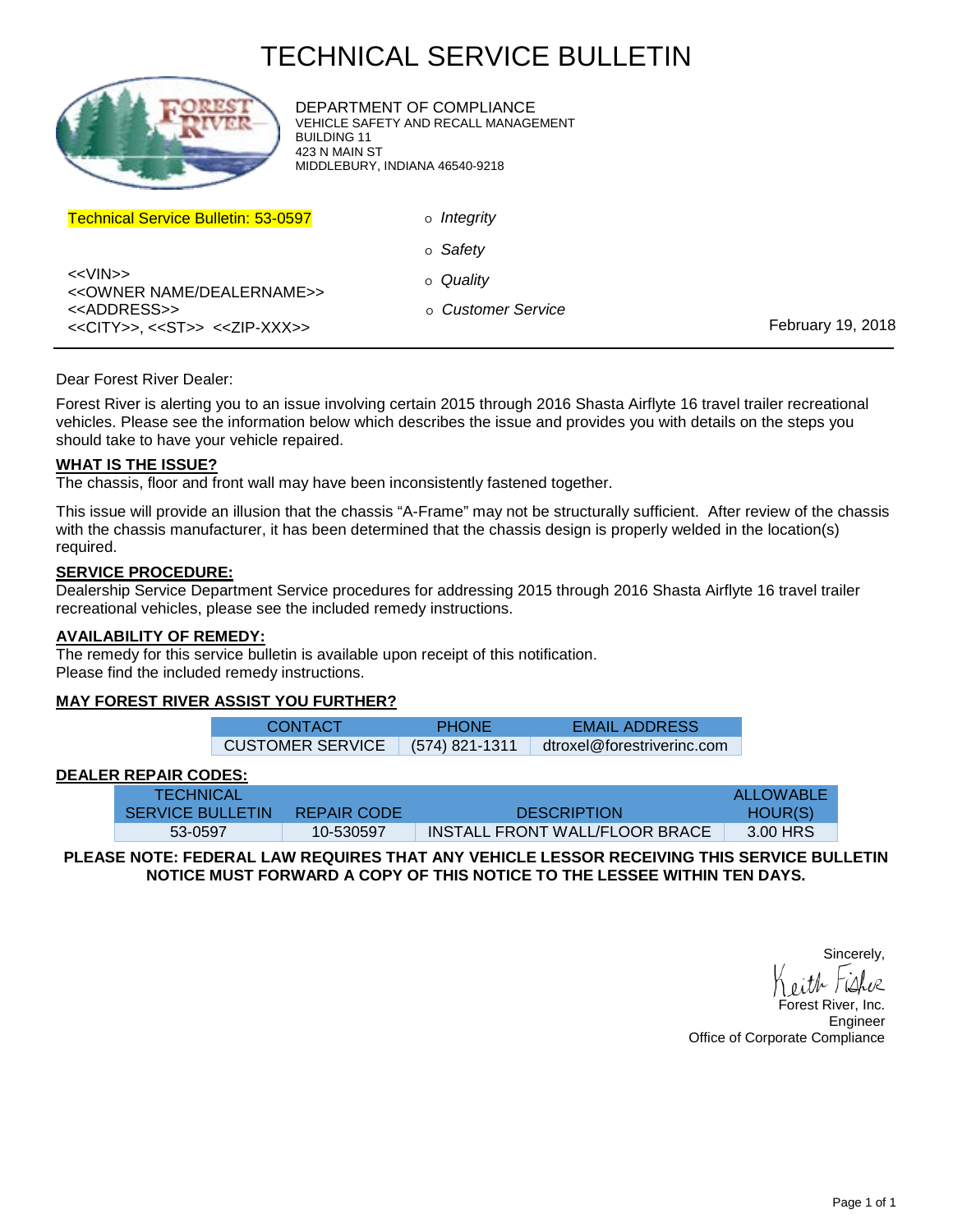### Ensure any power is disconnected from the vehicles' House battery(s) Positive and Negative, ensure the vehicle is disconnected from shore power. Shut off LP supply at the LP Tank. Disconnect and drain water. Failure to do so may result in electrocution, fire or other personal injury, property damage and/or death.

Step 1 Remove the booth dinette seat from the door side of the camper;

a. Place this seat outside the camper for safe storage;

- Step 2 Loosen the lower dinette table wall brackets and remove the table from the unit;
- Step 3 Remove the booth dinette seat from the off-door side of the camper;
	- a. Some of the booth seats are fastened from the outside wall. Pull the dinette far enough away from the wall to access the front wall area and also to "notch" down the lower corner of the dinette seat in a later step;
	- b. In such a case that the 4" x 4" electrical junction box is installed along the front wall, you will need to relocate that back under the dinette seat to provide clearance for the reinforcement bar;



Step 4 Some units may have a batten trim laying on the floor in the front wall area, remove and discard;

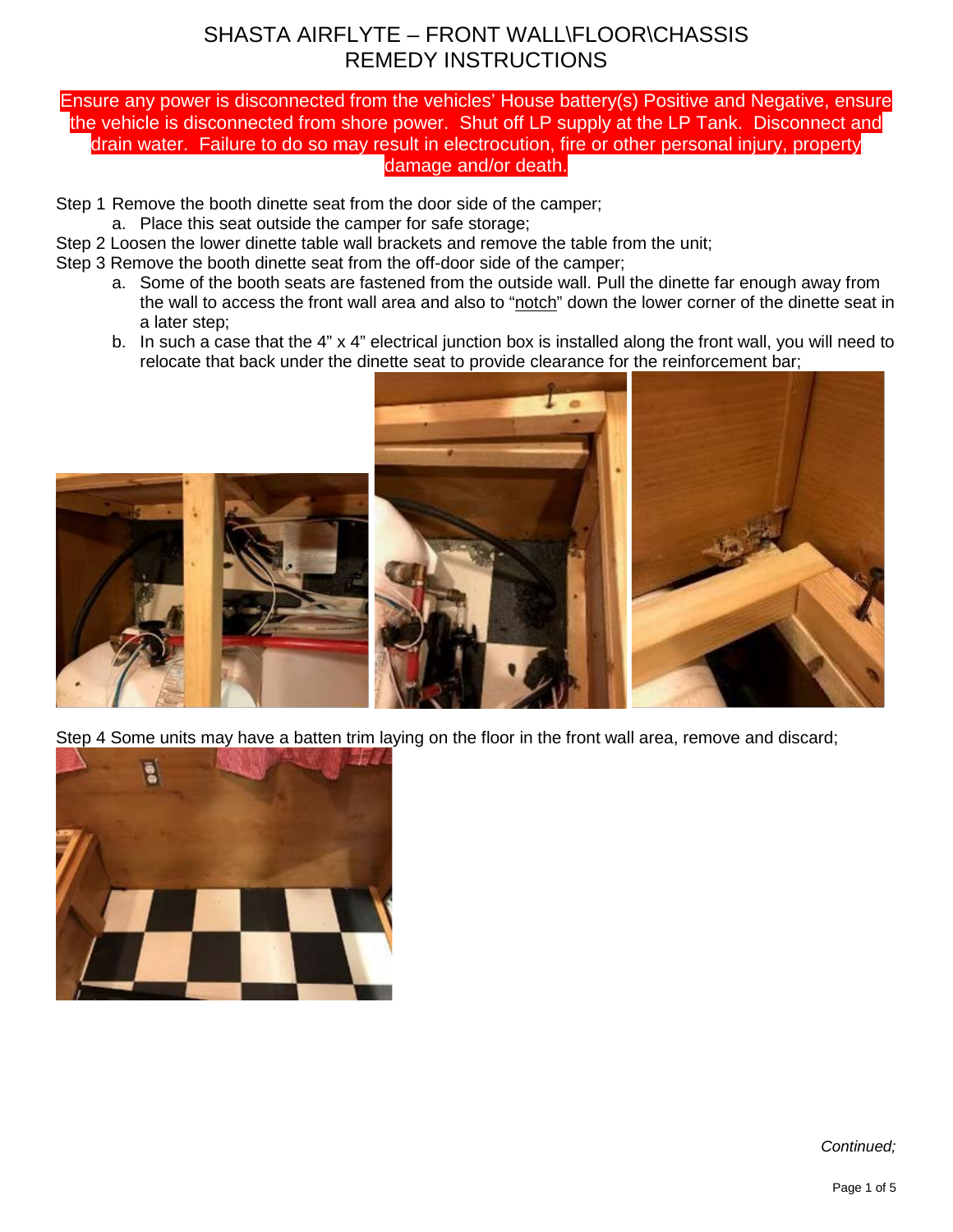Step 5 Open the front door-side storage door then slide the reinforcement bar into the camper;



Step 6 Lay the bar along the floor line and up against the front wall;

- a. Be sure the square holes are against the floor, and the round holes are against the wall;
- b. Be sure to keep the bar tight against the front wall during installation;

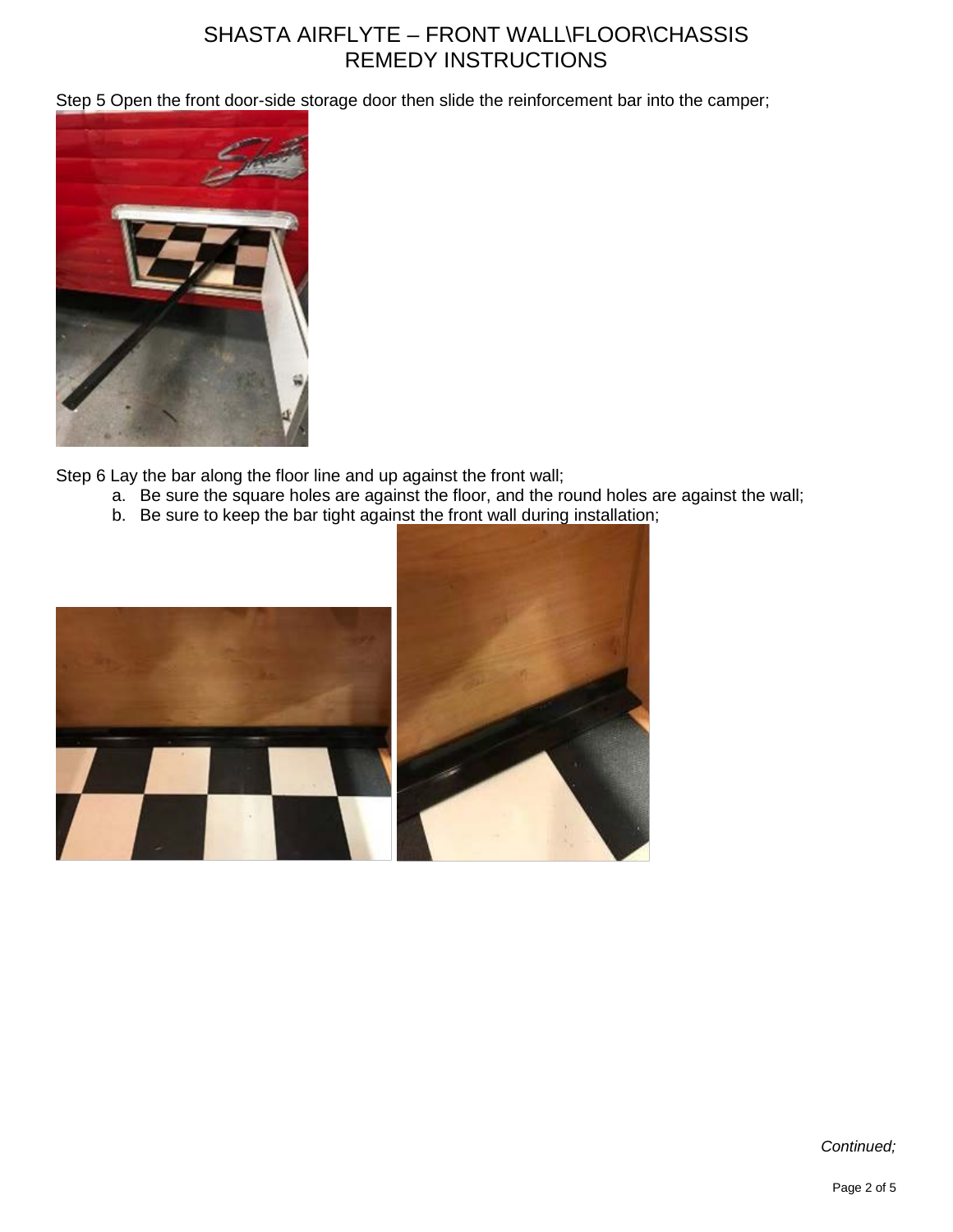Step 7 Using a 1/8" drill bit, make a pilot hole in each of the square holes by drilling down ½"; a. It may be necessary to adjust the water heater to access the far end bolts;

Step 8 Once the pilot holes are drilled, pull the bar back to get it out of the way of the holes in the floor; Step 9 Using a 5/16" x 5" "steel" drill bit, re-drill all the pilot holes until you feel the bit push through the front

cross-member of the chassis on the underside of the unit;



Step 10 Insert a 1/4" x 4-1/2" carriage bolt (provided) through the square holes of the reinforcement bar, the floor and through the front cross member of the chassis on the underside of the unit;

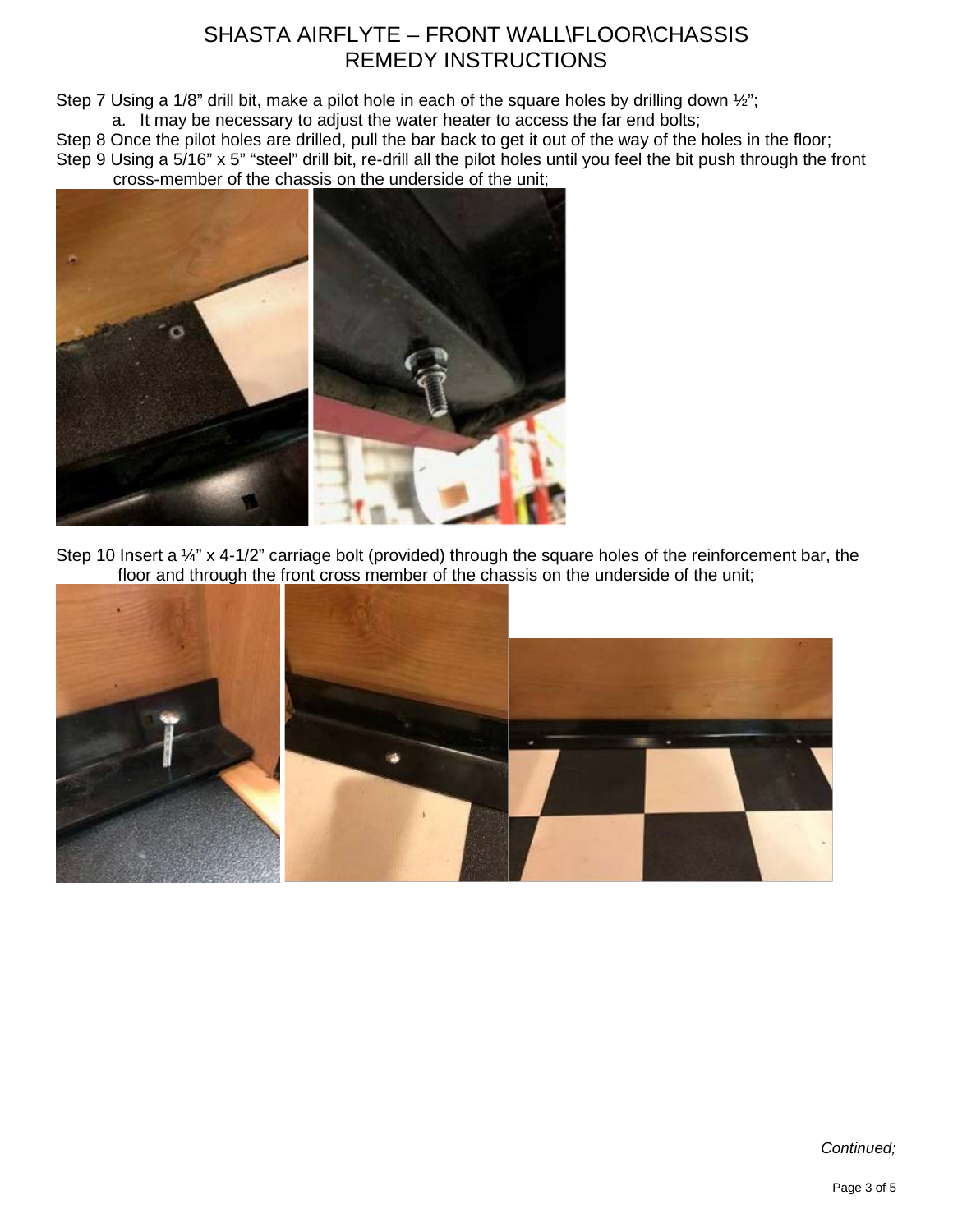Step 11 With an assistant holding down the carriage bolt, attach the flat washer and the lock nut (provided) onto the end of the 1/4" x 4-1/2" bolt. Tighten using an impact tool. Repeat on all six bolts evenly;



Step 12 Tap the ¼" x 1-1/2" lag screws (provided) into the round holes of the bar;

- a. On the off-door side, may not be accessible which is expected;
- b. Tighten these with an impact tool or an impact style screw gun. Do not overtighten which may cause the lag screw to spin, not allowing the wall to draw tight to the bar;



Step 13 For added cosmetic appearance, you may "hand brush" the bolt heads;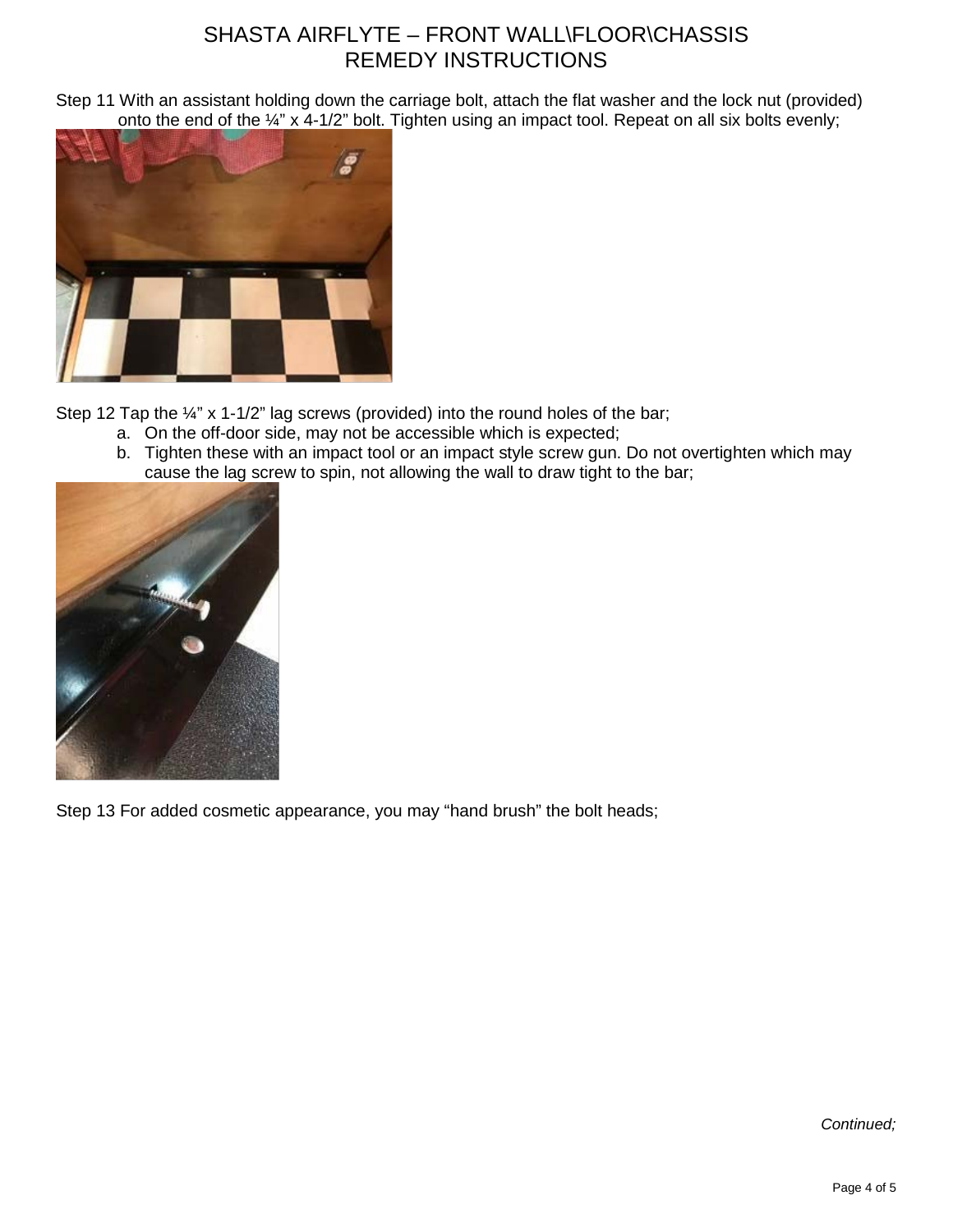Step 14 You are now ready to re-install the booth dinette seats;

- a. Once the seats are back in place, you will need to mark the lower front edge of the seat;
- b. Cut (notch) out a section of the seat, to allow it to fit around the bar; See photos.
- c. Set the seat in place, and re-install the screws, that hold the seat to the floor, and the wall.
- d. If the off door side dinette seat was fastened from the outside wall, you may need to add #8 x 2-1/2" washer head screws (not provided) through the top 2" x 2" of the seat, and into the wall, to help hold this in place. You should be able to press on the wall, to locate some backer studs;



Step 15 Reinstall the dinette table by re- installing the table bar lower brackets;



Step 16 Replace the top (lid) of the dinette seats, and lay the cushions back in place; Step 17 Be sure that all excess materials and tools are removed from the camper; Step 18 Vacuum and clean the work area thoroughly.

*You have completed the remedy of this service bulletin. Please claim the install repair code.*

Thank you for your help!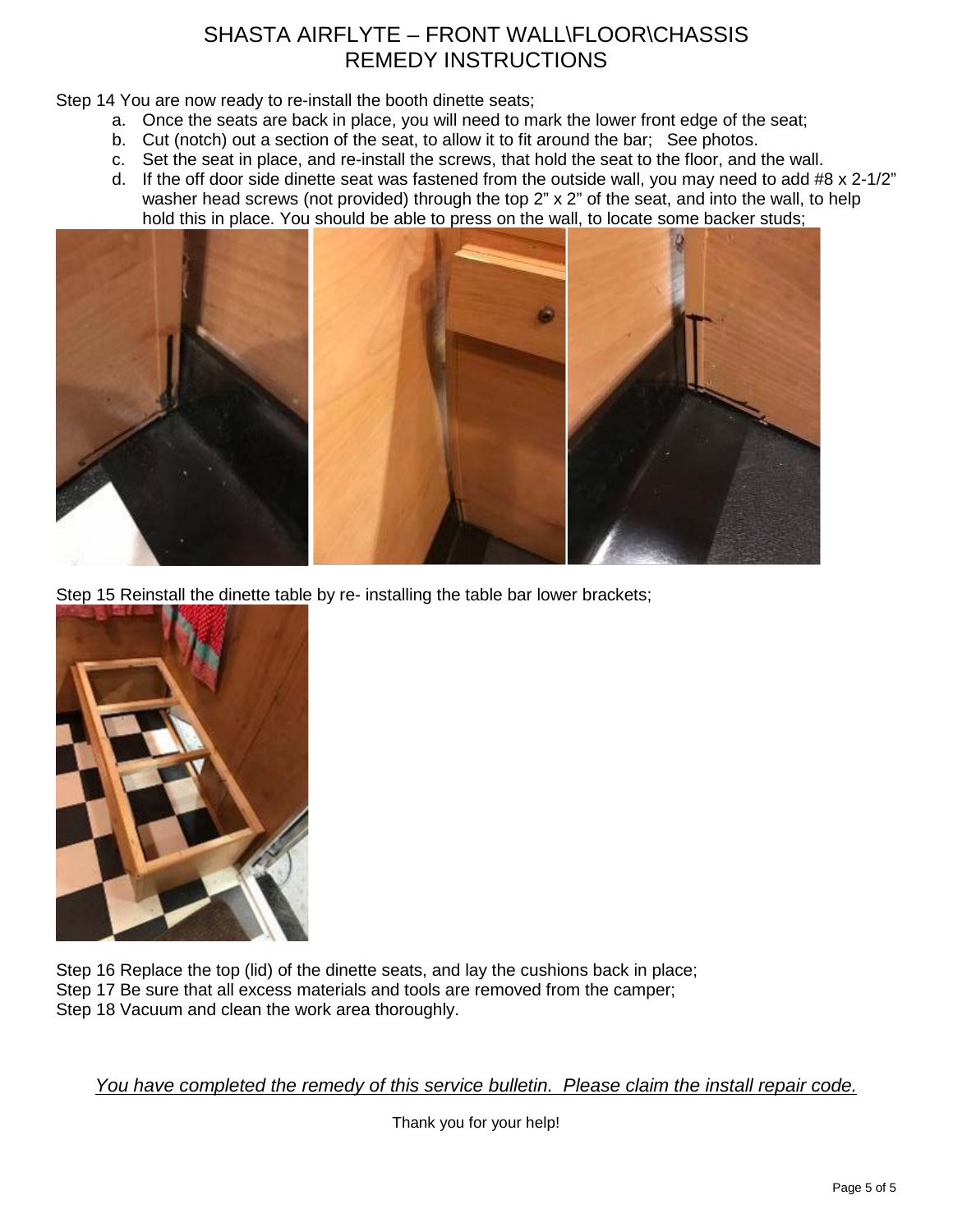# BULLETIN DE SERVICE TECHNIQUE



DEPARTMENT OF COMPLIANCE VEHICLE SAFETY AND RECALL MANAGEMENT BUILDING 11 423 N MAIN ST MIDDLEBURY, INDIANA 46540-9218

| <b>Bulletin de Service Technique: 53-0597</b>                                                      | o <i>Intégrité</i>       |                 |
|----------------------------------------------------------------------------------------------------|--------------------------|-----------------|
|                                                                                                    | o Sécurité               |                 |
| < <vin>&gt;<br/>&lt;&lt; OWNER NAME/DEALERNAME&gt;&gt;</vin>                                       | o Qualité                |                 |
| < <address>&gt;<br/>&lt;<city>&gt;, &lt;<st>&gt; &lt;<zip-xxx>&gt;</zip-xxx></st></city></address> | o Service à la clientèle | 19 février 2018 |

Cher concessionnaire Forest River :

Forest River vous alerte d'un problème impliquant certains modèles de remorques classiques de véhicules récréatifs des années-modèles 2015 à 2016 Shasta Airflyte 16. Veuillez prendre avis de l'information ci-dessous, qui décrit le problème et vous donne des détails des étapes à entreprendre pour faire réparer votre véhicule.

#### **QUELLE EST LA PROBLÉMATIQUE?**

Le châssis, le plancher et la paroi avant peuvent avoir été fixés ensemble de manière incompatible.

Ce problème donnera l'illusion que le « châssis en A » pourrait ne pas avoir une structure adéquate. Après l'examen du châssis auprès du fabricant du châssis, il a été déterminé que la conception du châssis est adéquatement soudée aux emplacements requis.

#### **PROCÉDURE DE SERVICE :**

Procédures de service du Service du concessionnaire pour répondre au rappel sur certains modèles de remorques classiques de véhicules récréatifs des années-modèles 2015 à 2016 Shasta Airflyte 16, veuillez consulter les instructions de réparation ci-jointes.

#### **DISPONIBILITÉ D'UNE RÉPARATION :**

La réparation de ce bulletin de service est disponible dès la réception de cette notification. Veuillez trouver les instructions de réparation ci-jointes.

#### **EST-CE QUE FOREST RIVER PEUT VOUS AIDER DAVANTAGE?**

| <b>CONTACT</b>         | NUMÉRO DE TÉLÉPHONE | ADRESSE COURRIEL           |
|------------------------|---------------------|----------------------------|
| SERVICE À LA CLIENTÈLE | (574) 821-1311      | dtroxel@forestriverinc.com |

### **CODES DE RÉPARATION DU CONCESSIONNAIRE :**

| <b>BULLETIN DE</b><br><b>SERVICE</b><br><b>TECHNIQUE</b> | CODE DE<br><b>RÉPARATION</b> | <b>DESCRIPTION</b>                                                             | HEURE(S)<br>AUTORISÉE(S) |
|----------------------------------------------------------|------------------------------|--------------------------------------------------------------------------------|--------------------------|
|                                                          |                              |                                                                                |                          |
| 53-0597                                                  | 10-530597                    | INSTALLER LA CONTREFICHE SUR<br>LA PAROI MURALE AVANT ET LE<br><b>PLANCHER</b> | 3,00 HEURE               |

**VEUILLEZ NOTER : LA LOI FÉDÉRALE EXIGE QUE TOUT BAILLEUR DE VÉHICULE RECEVANT CE RAPPEL ACHEMINE UNE COPIE DE CET AVIS DE BULLETIN TECHNIQUE AU LOCATAIRE DANS LES DIX JOURS.**

Cordialement,

Forest River, Inc. Ingénieur Bureau de la conformité d'entreprise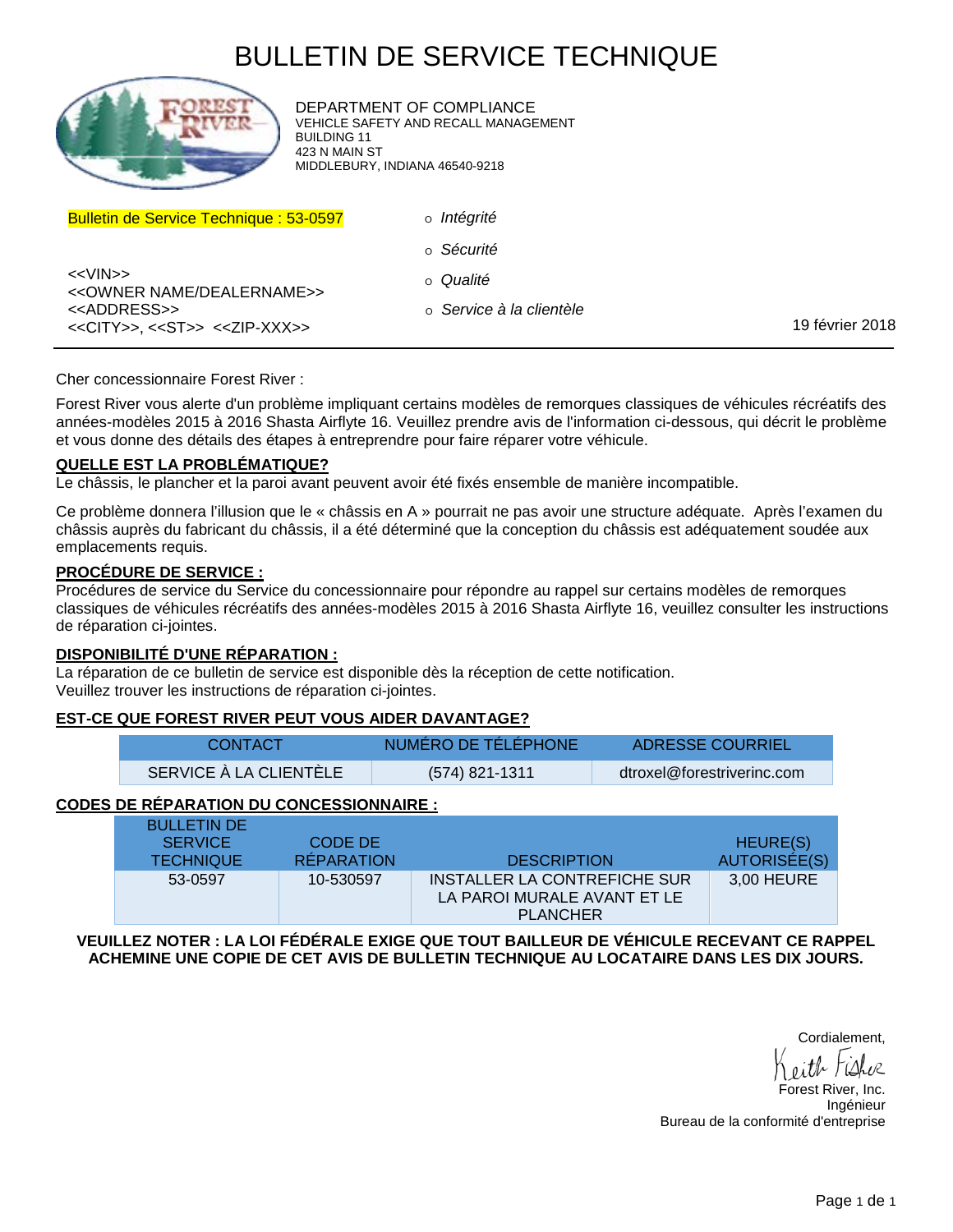S'assurer que toute alimentation est déconnectée de la borne positive et négative de la batterie des véhicules, s'assurer que le véhicule est déconnecter le l'alimentation externe. Fermer l'alimentation de PL au réservoir de PL. Déconnecter et vidanger l'eau. Le défaut de respecter ces instructions pourrait entraîner une électrocution, des blessures corporelles ou le décès.

Étape 1 Retirer le siège de cabine du coin-repas du côté de la porte de la caravane;

a. Placer ce siège à l'extérieur de la caravane pour un entreposage sécuritaire;

Étape 2 Desserrer les attaches inférieures de la paroi murale de la table du coin-repas et retirer la table de l'unité;

Étape 3 Retirer le siège de cabine du coin-repas du côté opposé à la porte de la caravane;

- a. Certains des sièges de cabine sont fixés à partir de la paroi murale extérieure. Tirer le coin-repas suffisamment loin du mur pour accéder à la zone de la paroi murale avant et pour aussi « encocher » le coin inférieur du siège du coin-repas dans une étape subséquente;
- b. Dans le cas où la boîte de connexion électrique de 4 x 4 po est installée le long de la paroi murale, vous devrez la replacer sous le siège du coin-repas, pour donner le dégagement au support de renforcement;



Étape 4 Certaines unités peuvent être dotées d'une garniture de tasseau étendue sur le plancher dans la zone de la paroi murale avant, retirer et éliminer;

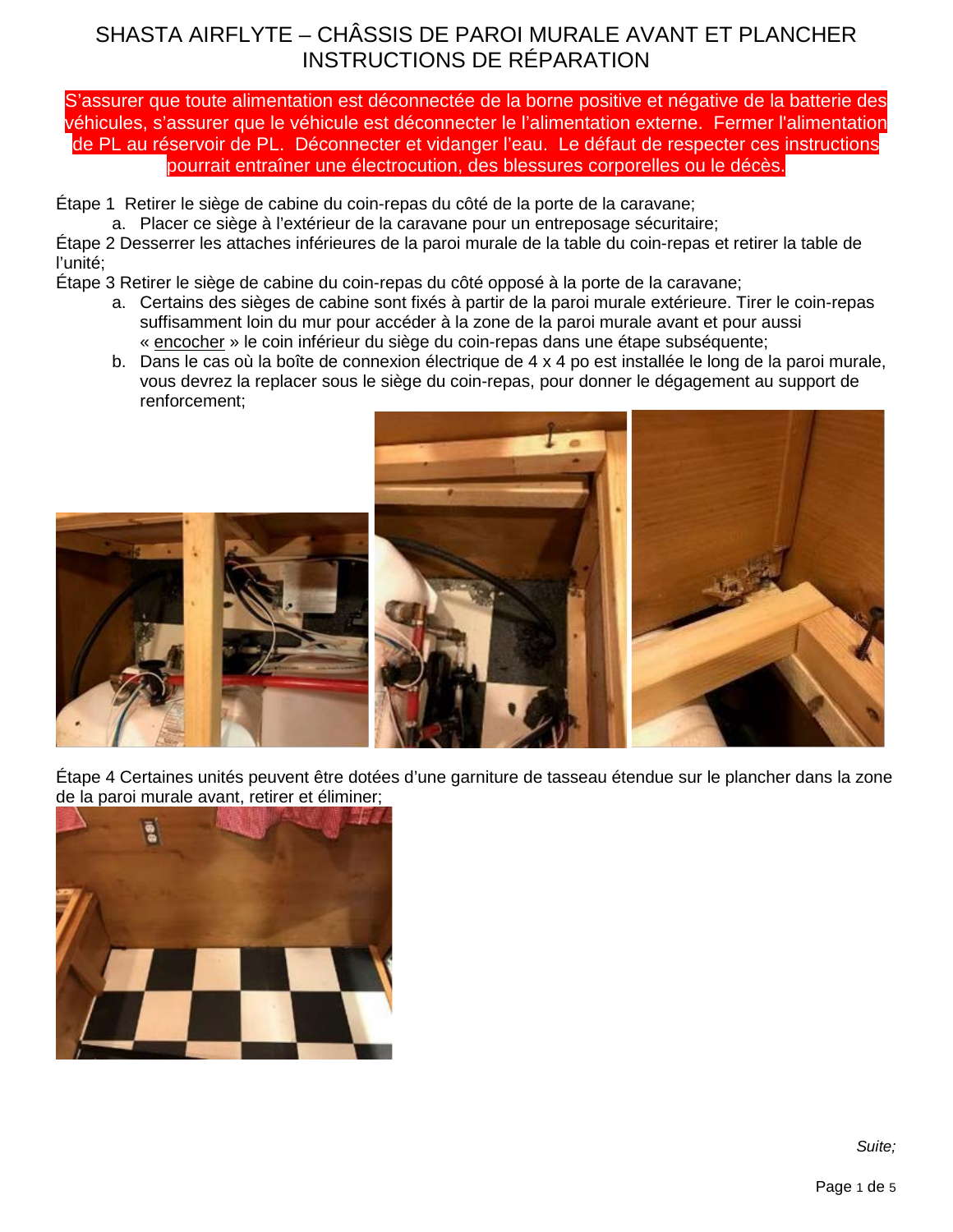Étape 5 Ouvrir la porte de stockage du côté de la porte avant, puis glisser le support de renforcement dans la caravane;



Étape 6 Étendre le support le long de la ligne du plancher et contre la paroi murale avant;

- a. S'assurer que les trous carrés se trouvent contre le plancher et que les trous ronds se trouvent contre le mur;
- b. S'assurer de garder le support solidement contre la paroi murale avant pendant l'installation;

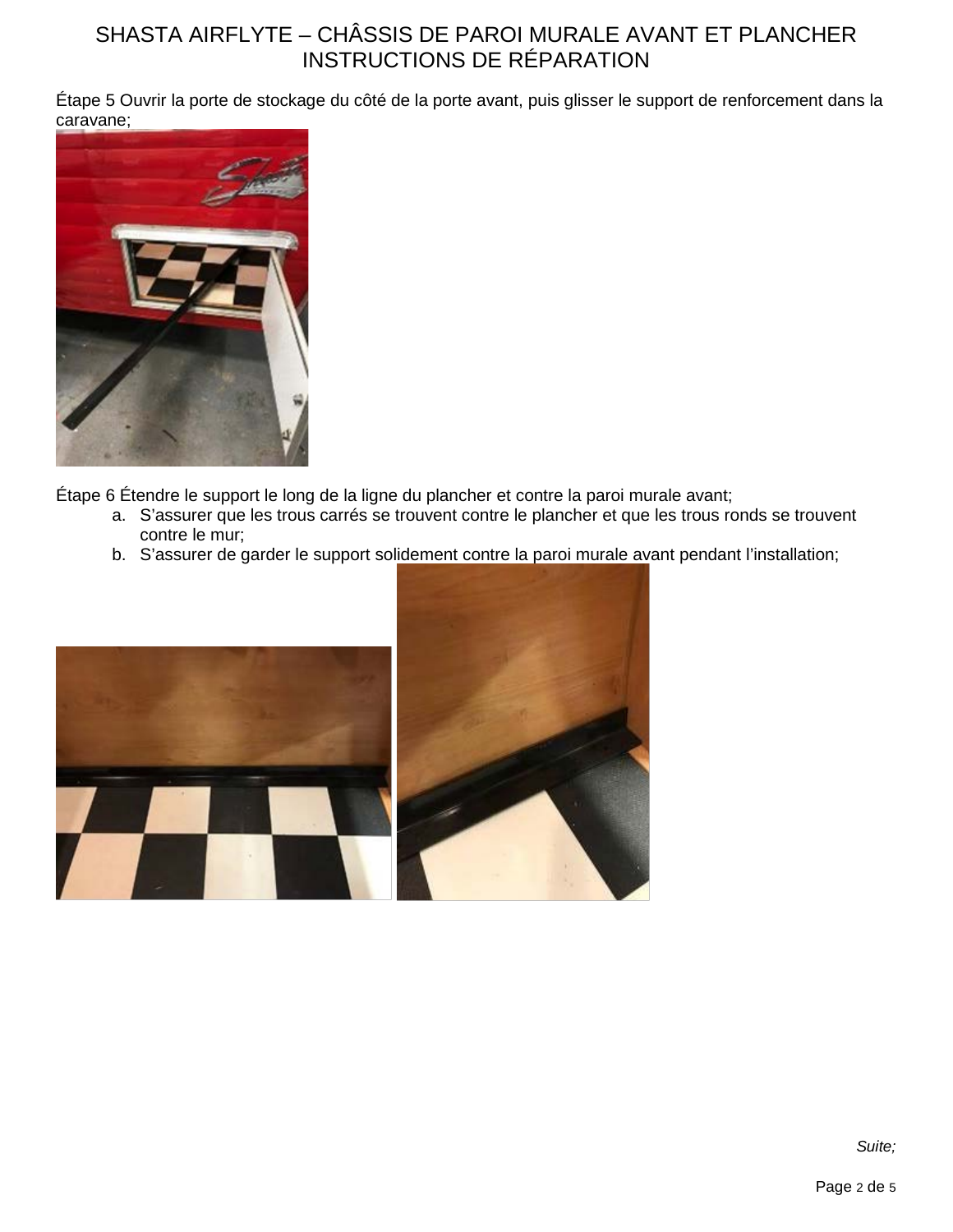Étape 7 En utilisant un foret de 1/8 po, faire un orifice de guidage dans chacun des trous carrés, en perçant 1/2 po vers le bas;

a. Il peut être nécessaire d'ajuster le chauffe-eau pour accéder aux boulons les plus éloignés; Étape 8 Lorsque les orifices de guidage sont percés, tirer le support vers l'arrière, pour le retirer du passage des trous du plancher;

Étape 9 En utilisant un foret de 5/16 x 5 po en acier, percer de nouveau tous les orifices de guidage, jusqu'à sentir le foret passer à travers la membrane de traverse avant du châssis, sur la face inférieure de l'unité;



Étape 10 Insérer un boulon de chariot de ¼ x 4-1/2 po (fourni) à travers les trous carrés du support de renforcement, le plancher et à travers la traverse avant du châssis, sur la face inférieure de l'unité;

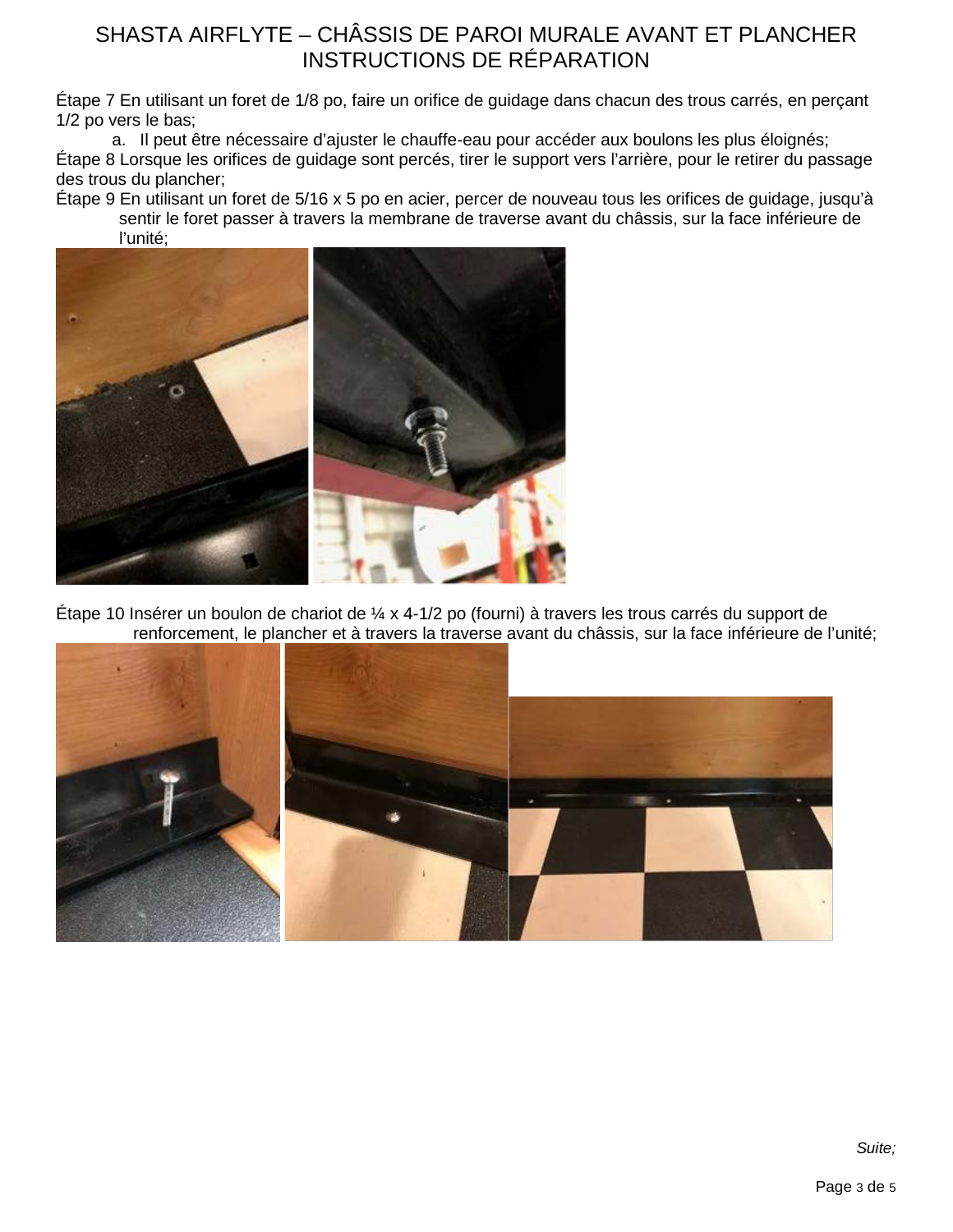Étape 11 Avec un assistant qui tient le boulon de chariot, fixer la rondelle plate et l'écrou de blocage (fournis) sur l'extrémité du boulon de ¼ x 4-1/2 po. Serrer en utilisant un outil de choc. Répéter pour les six boulons de manière égale;



Étape 12 Taper les vis tire-fond ¼ x 1-1/2 po (fournies) dans les trous ronds du support de renforcement;

- a. Sur le côté opposé à la porte, pouvant ne pas être accessible, ce qui est prévu;
- b. Serrer celles-ci avec un outil à impact ou un tournevis électrique à impact. Ne pas trop serrer, ce qui pourrait faire tourner la vis tire-fond, empêchant le mur de se tirer solidement dans le support;



Étape 13 Pour une meilleure apparence esthétique, vous pouvez brosser manuellement les têtes des boulons;